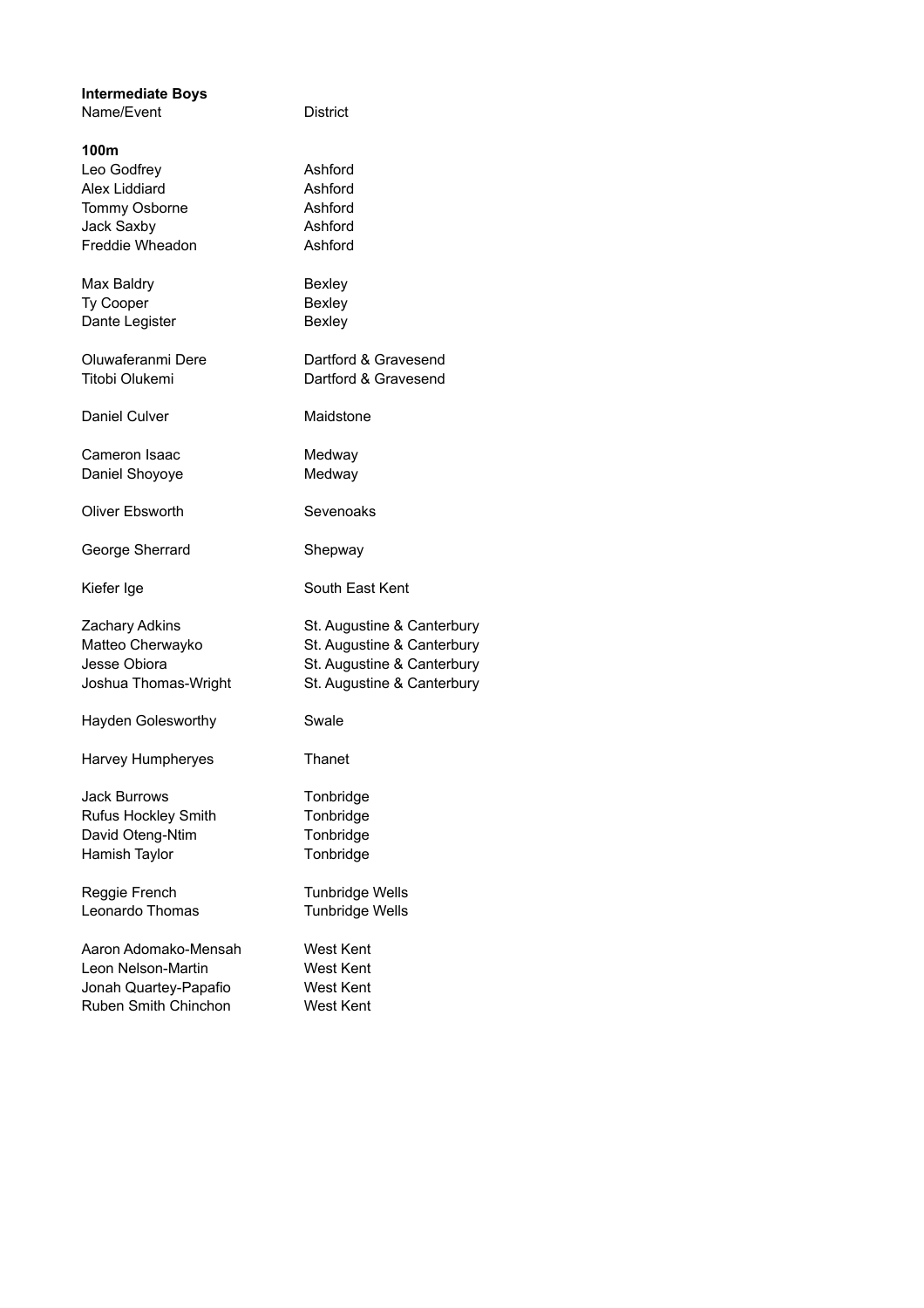| 200m                    |                            |
|-------------------------|----------------------------|
| <b>Matthew Cook</b>     | Ashford                    |
| Leo Godfrey             | Ashford                    |
| Alex Liddiard           | Ashford                    |
|                         |                            |
| Jack Saxby              | Ashford                    |
| <b>Ty Cooper</b>        | Bexley                     |
| Cory Nash               | Bexley                     |
|                         |                            |
| Pelumi Akande           | Dartford & Gravesend       |
| Ethan Bamigbade         | Dartford & Gravesend       |
| Joe Stone               | Maidstone                  |
|                         |                            |
| Daniel Akinsola         | Medway                     |
| Jake Foster             | Medway                     |
| Cameron Isaac           | Medway                     |
|                         | Medway                     |
| Daniel Shoyoye          |                            |
| Oliver Ebsworth         | Sevenoaks                  |
| <b>Zachary Adkins</b>   | St. Augustine & Canterbury |
| Max Woodfine            | Swale                      |
| Harvey Humpheryes       | Thanet                     |
| Max Eichmuller De Souza | Tonbridge                  |
| Henry Hargreaves        | Tonbridge                  |
|                         |                            |
| Rufus Hockley Smith     | Tonbridge                  |
| Zuriel Nwogwugwu        | Tonbridge                  |
| Lawrence Goslin         | West Kent                  |
|                         | West Kent                  |
| Jacob Plater            |                            |
| 400m                    |                            |
| Sam Jarvis              | Ashford                    |
| Liam Woodham            | Ashford                    |
|                         |                            |
| <b>Marcel Gordon</b>    | Bexley                     |
| <b>Callum Wilson</b>    | Dartford & Gravesend       |
| <b>Edward Little</b>    | Medway                     |
| <b>Charlie Rouse</b>    | Medway                     |
|                         |                            |
| Oliver Brooke           | Sevenoaks                  |
| <b>Thomas Hobbs</b>     | Sevenoaks                  |
|                         |                            |
| Kyle Hudson             | Swale                      |
| <b>Riley Maisey</b>     | Thanet                     |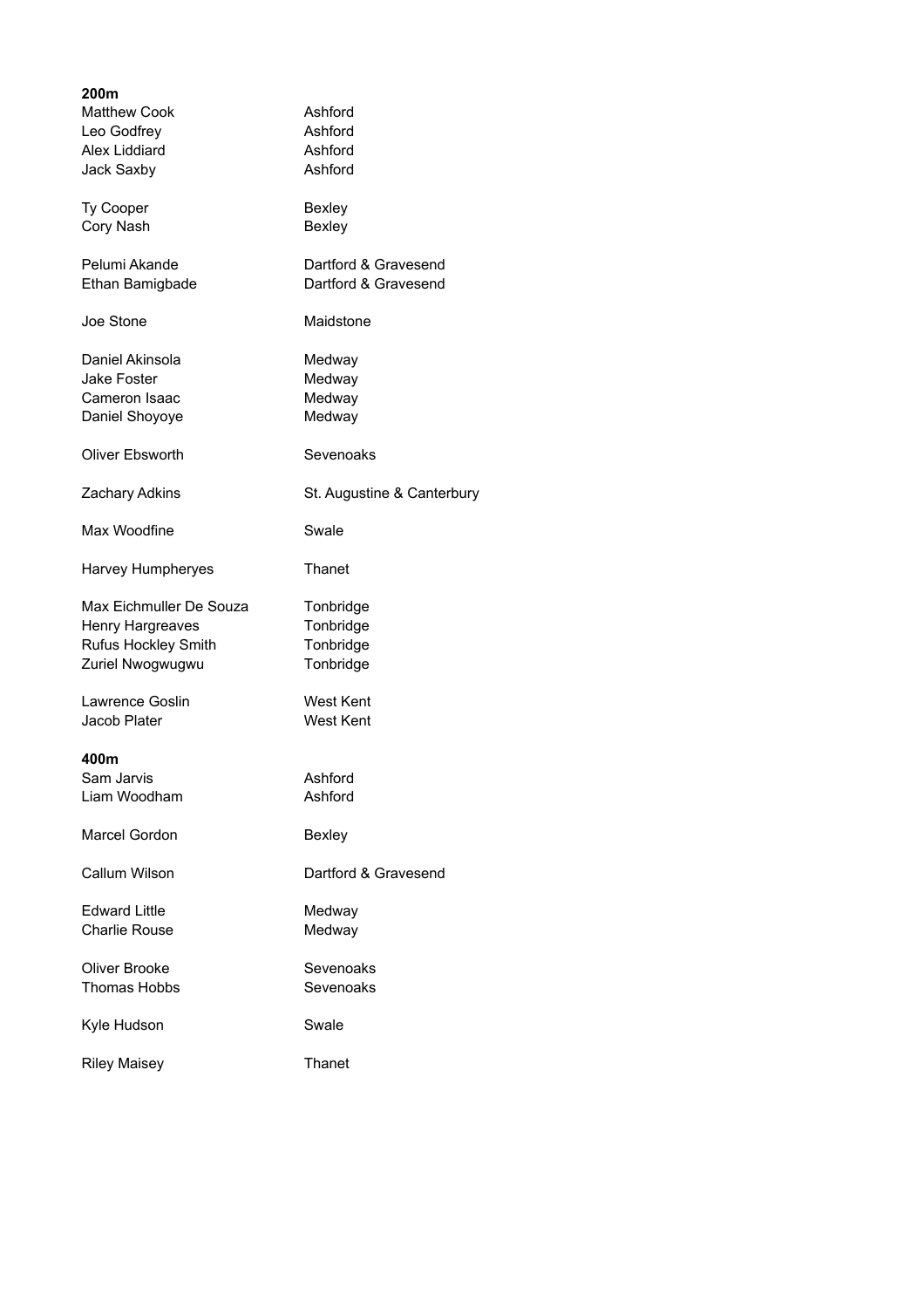| Max Eichmuller De Souza<br>Henry Hargreaves<br>Alexei Kalthof<br>Henry Munt | Tonbridge<br>Tonbridge<br>Tonbridge<br>Tonbridge                                             |
|-----------------------------------------------------------------------------|----------------------------------------------------------------------------------------------|
| <b>Thomas Daly</b>                                                          | <b>Tunbridge Wells</b>                                                                       |
| <b>Christopher Barrett</b><br>Marley Byfield                                | West Kent<br><b>West Kent</b>                                                                |
| 800m<br><b>Riley Boyle</b>                                                  | Bexley                                                                                       |
| Gervace Card<br>Jonathan Idowu<br>David Ola                                 | Dartford & Gravesend<br>Dartford & Gravesend<br>Dartford & Gravesend                         |
| Jacob Graham<br><b>Ethan Rollings</b>                                       | Medway<br>Medway                                                                             |
| <b>Adam Whitlock</b>                                                        | St. Augustine & Canterbury                                                                   |
| Franklin Shepherd                                                           | Thanet                                                                                       |
| <b>Thomas Beghein</b><br>Zach Gibbon<br><b>Ethan Rocks</b>                  | Tonbridge<br>Tonbridge<br>Tonbridge                                                          |
| Jasper Brooks<br><b>Arthur Starvis</b>                                      | West Kent<br><b>West Kent</b>                                                                |
| 1500m<br>Joshua O'Brien                                                     | Ashford                                                                                      |
| Adam Zouali                                                                 | Bexley                                                                                       |
| Alex Curd<br>Jacob Dacosta<br>Yuvraj Dhaliwal<br>Jake Greenwood             | Dartford & Gravesend<br>Dartford & Gravesend<br>Dartford & Gravesend<br>Dartford & Gravesend |
| Luke Danby<br>Daniel Hadden<br>Max Malkinson                                | Sevenoaks<br>Sevenoaks<br>Sevenoaks                                                          |
| Noah Paterson                                                               | South East Kent                                                                              |
| <b>Ben Farnham</b>                                                          | St. Augustine & Canterbury                                                                   |
| <b>Alex Tannerhill</b>                                                      | Swale                                                                                        |
| Louis Eldred                                                                | Thanet                                                                                       |
| Thomas Claridge                                                             | Tonbridge                                                                                    |
| Robin Bebbington                                                            | <b>West Kent</b>                                                                             |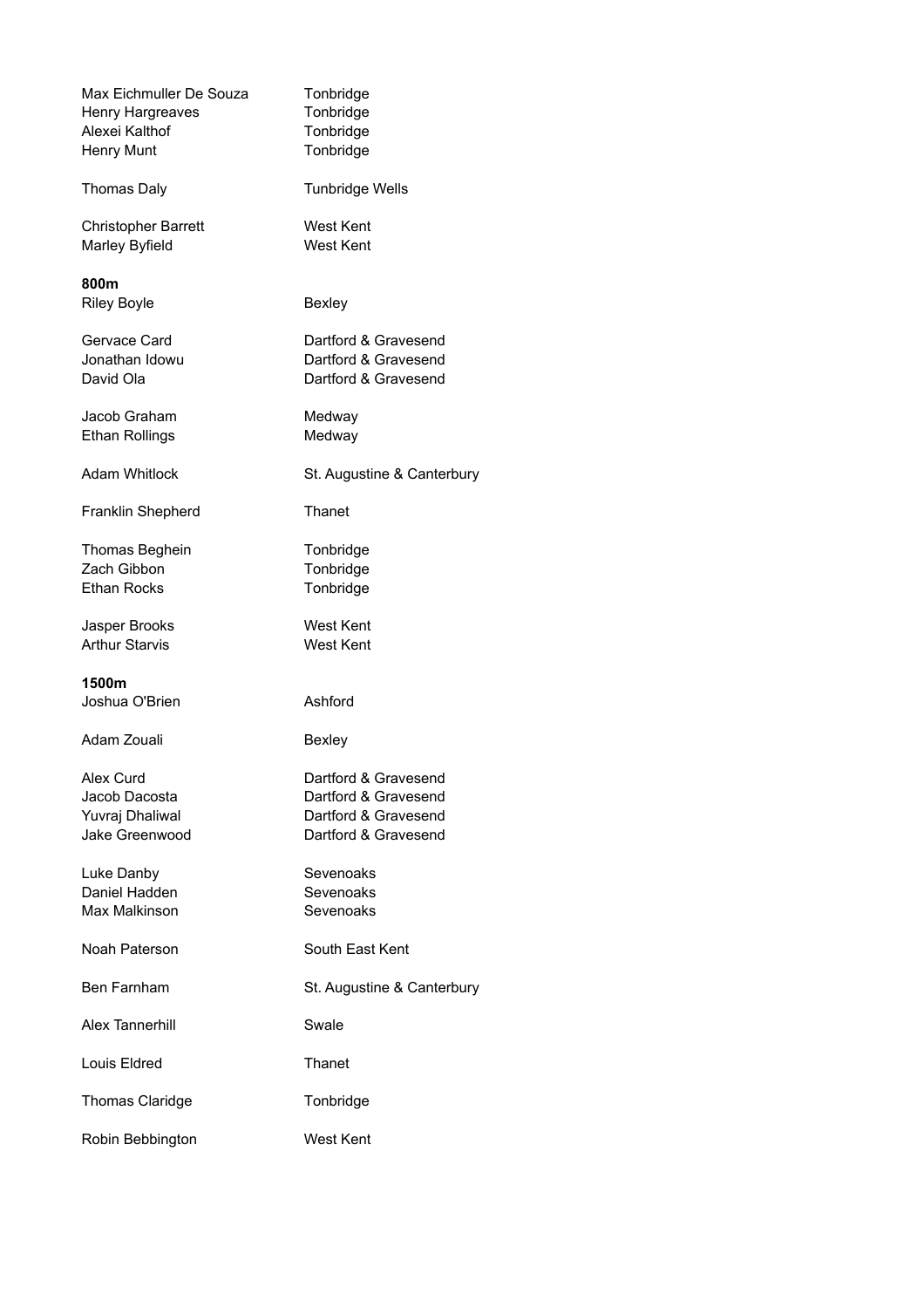| 3000m<br><b>Aldred Osborne</b>            | Medway                                                   |
|-------------------------------------------|----------------------------------------------------------|
| Alex Dack                                 | South East Kent                                          |
| Joe Bruce                                 | St. Augustine & Canterbury                               |
| Hayden Gear                               | Swale                                                    |
| <b>Jake Stevens</b>                       | Thanet                                                   |
| Joshua Prendergast                        | Tonbridge                                                |
| Thomas Walwyn                             | Bexley                                                   |
| Adam Akinola<br><b>Andrew Nikoro</b>      | Dartford & Gravesend<br>Dartford & Gravesend             |
| Cheyne West                               | Medway                                                   |
| <b>Alexander Coutts</b><br>Dante McNichol | Tonbridge<br>Tonbridge                                   |
| Ryan Jones<br>Rayhan Mourtada             | West Kent<br><b>West Kent</b>                            |
| 400m Hurdles                              |                                                          |
| Jake Foster<br><b>Cheyne West</b>         | Medway<br>Medway                                         |
| <b>Alexander Coutts</b><br>George Lyons   | Tonbridge<br>Tonbridge                                   |
| 1500m S/C<br><b>Charlie Ellison</b>       | <b>Tunbridge Wells</b>                                   |
| 5000m Walk<br>Jonathan Ellerton           | West Kent                                                |
| <b>High Jump</b><br>Floyd Harry           | Ashford                                                  |
| Thomas Walwyn                             | Bexley                                                   |
| <b>Andrew Nikoro</b>                      | Dartford & Gravesend                                     |
| Thomas Hobbs                              | Sevenoaks                                                |
| Rami Achimu<br>Bryan Onwuka               | St. Augustine & Canterbury<br>St. Augustine & Canterbury |
| Jimi Adesanya                             | Tonbridge                                                |
| <b>Tomisin Awolowo</b>                    | <b>West Kent</b>                                         |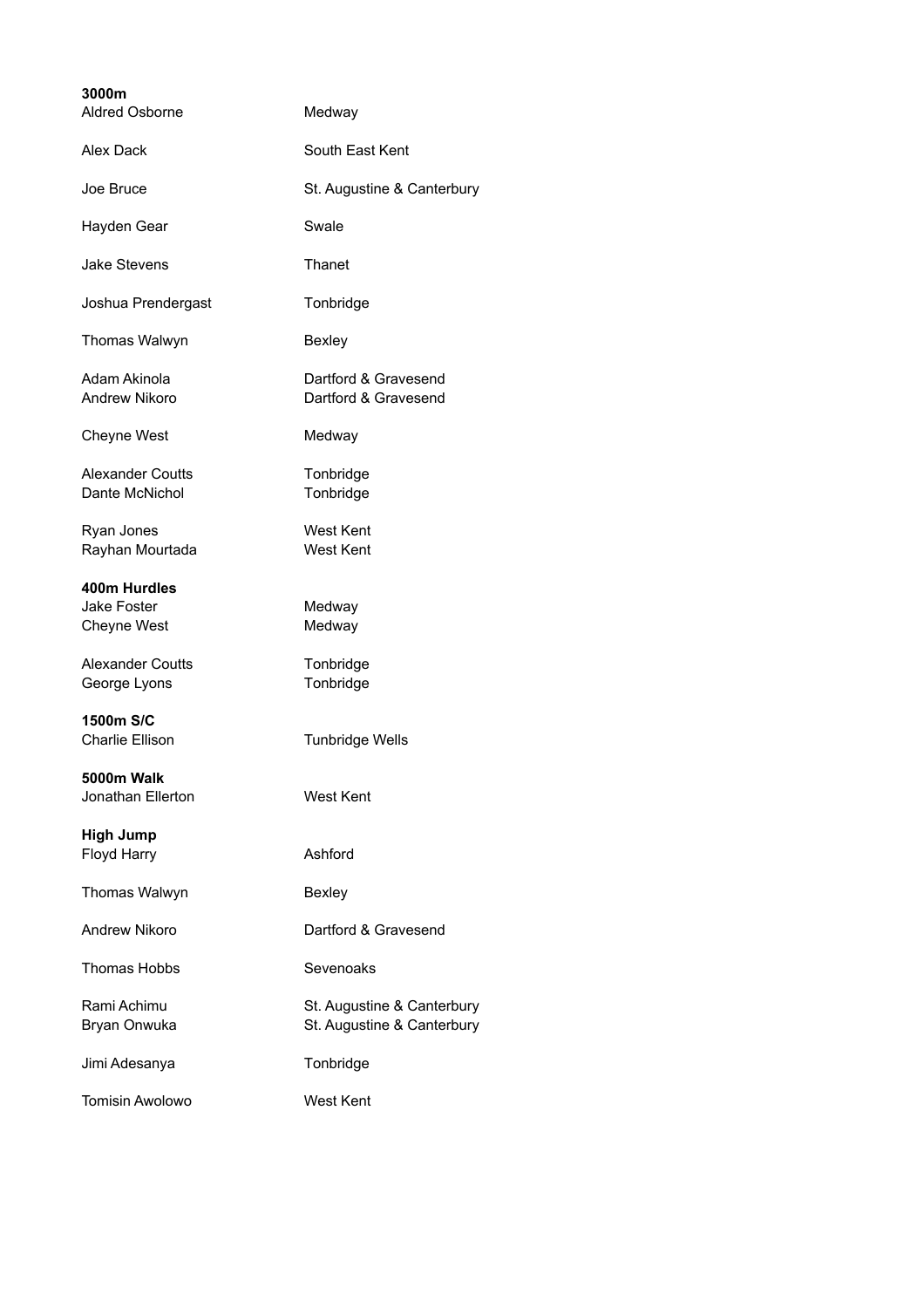| <b>Pole Vault</b>         |                      |
|---------------------------|----------------------|
| <b>Tom Walker</b>         | Tonbridge            |
| Finn Kitteridge           | West Kent            |
| Oscar Witcombe            | <b>West Kent</b>     |
|                           |                      |
| Long Jump                 |                      |
| Alex Liddiard             | Ashford              |
| Harry Lloyd               | Ashford              |
| Gilbert Soloman           | Bexley               |
| Adam Akinola              | Dartford & Gravesend |
| Samuel Fajuyigbe          | Dartford & Gravesend |
| <b>Callum Wilson</b>      | Dartford & Gravesend |
| Joe Stone                 | Maidstone            |
| Edward Little             | Medway               |
| <b>Charlie Rouse</b>      | Medway               |
| Oliver Brooke             | Sevenoaks            |
| Harry Gaunt               | Swale                |
| Zuriel Nwogwugwu          | Tonbridge            |
| Alex Smith-Stephens       | Tonbridge            |
| <b>Triple Jump</b>        |                      |
| S Malcolm                 | Bexley               |
| Oreanuoluwa Adepegba      | Dartford & Gravesend |
| David Babarinde           | Dartford & Gravesend |
| Ethan Bamigbade           | Dartford & Gravesend |
| David Ola                 | Dartford & Gravesend |
| <b>Ethan Rocks</b>        | Tonbridge            |
| Hamish Taylor             | Tonbridge            |
| <b>Shot</b>               |                      |
| George Levitt             | Ashford              |
| Michael Yaroson           | Bexley               |
| Debare Alade              | Dartford & Gravesend |
| Timi Babatunde            | Dartford & Gravesend |
| Titobi Olukemi            | Dartford & Gravesend |
| Andrew Tagoe              | Dartford & Gravesend |
|                           |                      |
| Daniel Culver             | Maidstone            |
| <b>Hayden Golesworthy</b> | Swale                |
| Max Gilbey                | Tonbridge            |